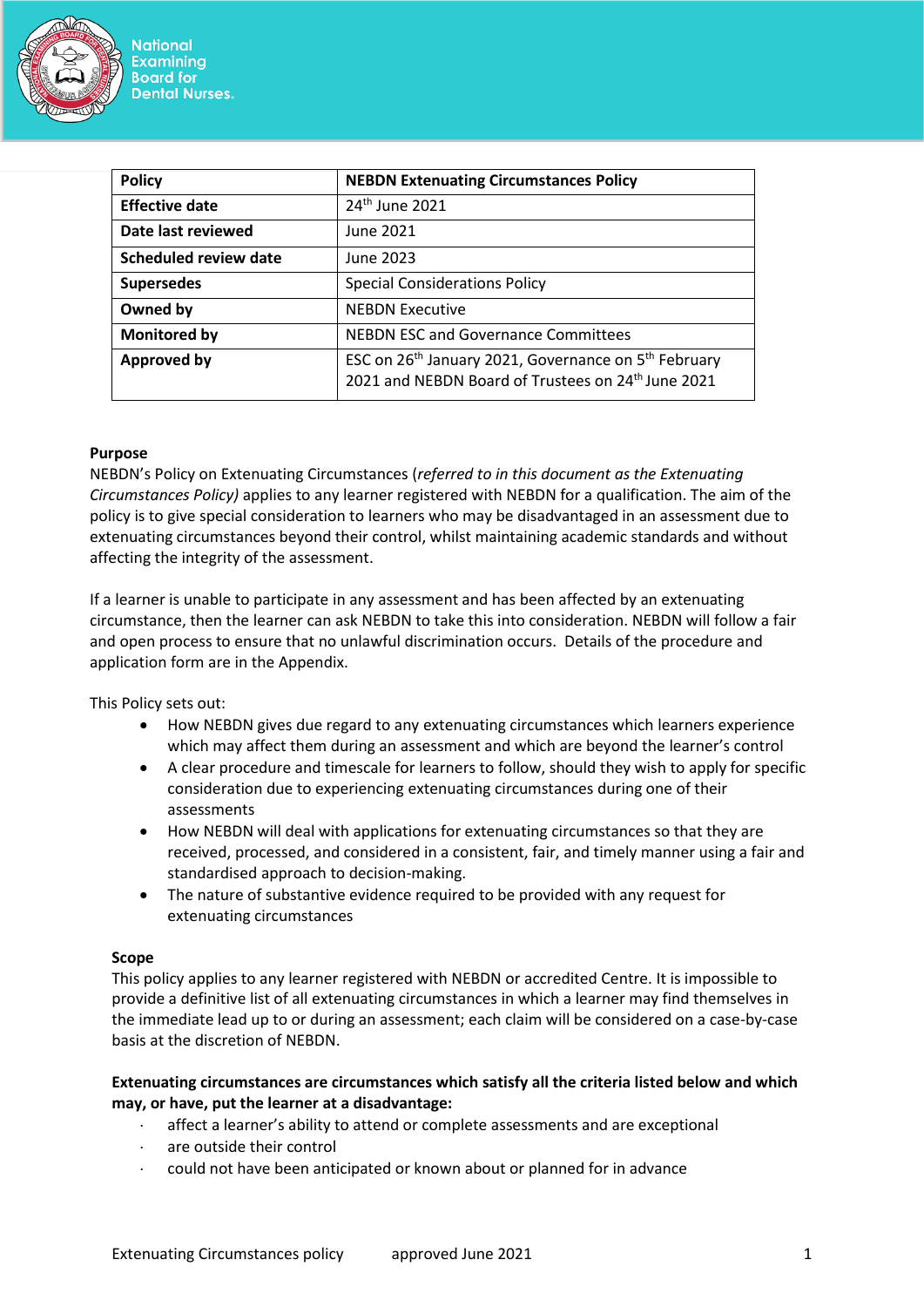

- **National Examining Board for Dental Nurses.** 
	- can be verified by independent evidence
- occurred during or shortly before the assessment.

# **The following is a non-exhaustive list of examples of situations that are likely to be considered VALID extenuating circumstances, normally within 5 days of the examination date:**

- Unplanned hospitalisation, including operations
- Unexpected health issues, tests or diagnoses supported by a registered medical practitioner's letter, appointment, or test result
- Unexpected personal or psychological problems for which a learner has been referred to a counsellor or other qualified practitioner for mental health issues and supported by an appropriate letter
- pregnancy-related conditions and childbirth (including a partner in labour)
- Recent bereavement of an immediate family member (partner, parent, or child) causing significant impact/effect
- major accident or injury, acute ailments or conditions which coincide with an assessment or assessment or are sufficiently long-lasting to impact on a significant part of the course
- Recent (within several days prior to exam) burglary/theft/serious car accident

# **Examples of situations (again not exhaustive) that are likely to be considered INVALID extenuating circumstances:**

- separation or divorce learner or parental
- travel delays which you might be expected to have planned for
- missing a train or bus
- alarm clock did not go off
- car broke down, could not be given a lift to the assessment centre
- childcare problems which could have been anticipated
- accidents or illness affecting relatives or friends unless very serious, or you are a sole carer or dependent relative
- unspecified short-term anxiety, mild depression, or assessment stress
- cough, cold, upper respiratory tract infection, sore throat, minor viral infection, unless directed by a health professional to isolate
- Holidays, house moves, family or religious celebrations or other events
- computer problems, unable to access books or journals or unable to study at home because of disruption
- appointments, legal, medical or job interview
- close proximity of assessment or assessments to one another
- not having acceptable photographic ID on the day of assessment (contact us if no passport/driving licence etc is available)
- English is not the first language

Note: If there is a temporary, acute condition, such as a broken wrist, learners should contact the Centre and NEBDN to discuss an appropriate Reasonable Adjustment to address difficulties with taking the assessment.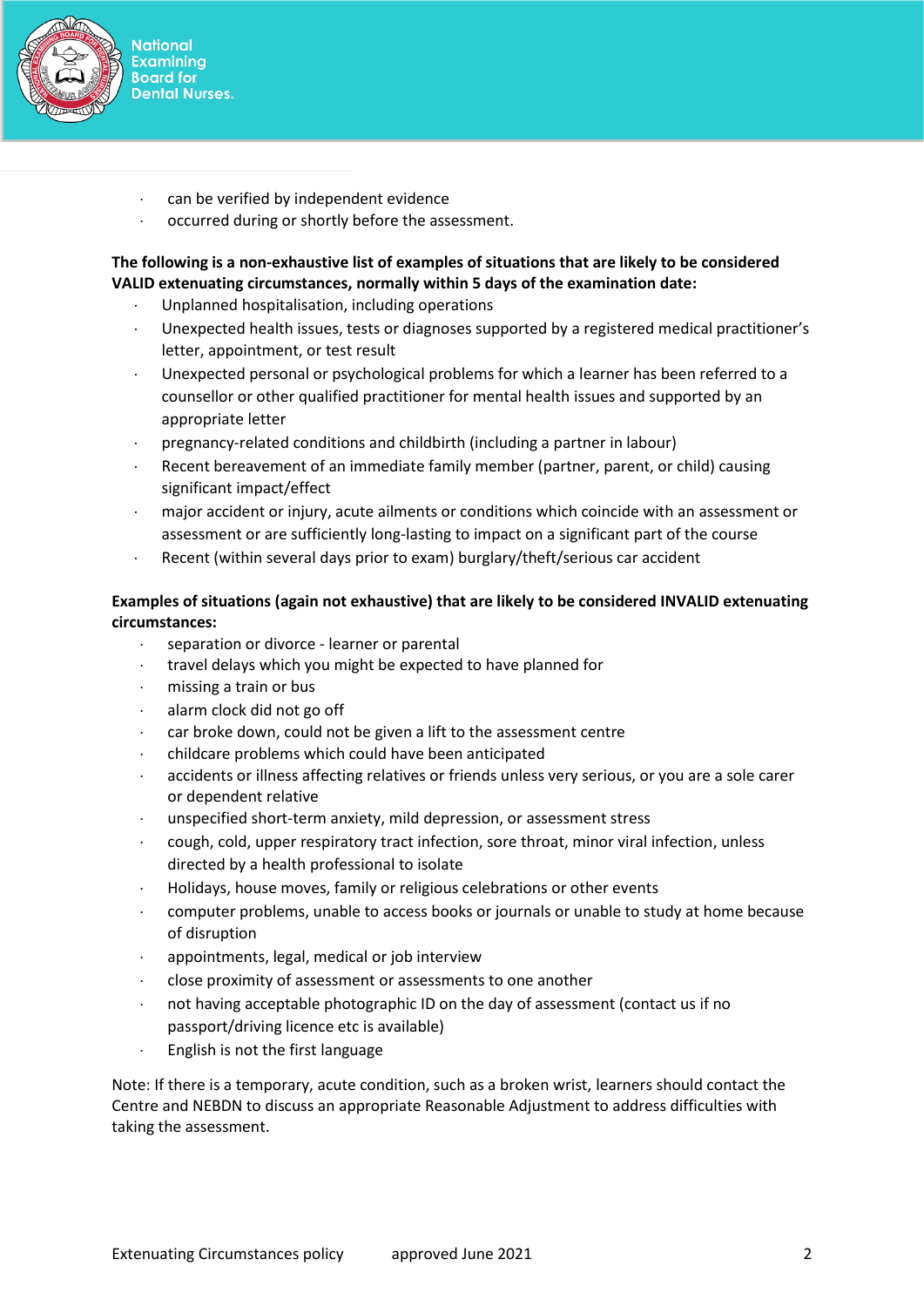

**Certain circumstances unlikely to be considered as an extenuating circumstance as they are dealt with under different policies and include (as Reasonable Adjustments):**

- **Circumstances where a learner requires Reasonable Adjustments** to be made to their assessment due to a disability, learning difficulty, known medical condition(s) or where a learner wishes to inform us of a known medical condition. In these circumstances, the learner is referred to the NEBDN Reasonable Adjustments Policy.
- **Circumstances relating to complaints against a Centre** Where a learner believes they are disadvantaged due to an issue relating to their Centre, this policy does not apply. In these circumstances, the learner should follow the Centre's Complaints Policy. If the complaint remains unresolved, the learner is referred to the NEBDN Complaints Policy.
- **Circumstances relating to the conduct of an assessment** Where a learner believes they are disadvantaged due to an issue relating to the conduct of their assessment, this policy does not apply. In these circumstances, the learner is referred to the NEBDN Complaints Policy - in particular, the section on 'Complaints about the Conduct of an Examination'.

# **Policy statement**

NEBDN aims to ensure that special consideration is given to learners who are eligible to apply under this policy, without compromising the assessment of the skills, knowledge, understanding, or competence being measured.

NEBDN will seek to provide the most appropriate way for the learner to recoup their position and every claim will be considered on a case-by-case basis. NEBDN will follow a fair and open process to ensure that no unlawful discrimination occurs. Where an extenuating circumstances request is approved, special consideration may result in, but is not limited to, one or more of the following:

- an extension granted (e.g., to a closing date)
- being registered for the next available exam date
- an additional re-sit opportunity granted without penalty
- a fee reduction or transfer of fees towards the next sitting.

It is important to note that not all the outcomes listed will be reasonable, permissible, or practical in certain situations or for every NEBDN assessment. In no circumstances will marks and/or assessment results be changed based on an extenuating circumstances request.

There are two routes for extenuating circumstances requests:

- · in the lead up to an assessment
- · after an assessment.

# **Extenuating Circumstances Claims in the lead up to an assessment**

Learners may apply for special consideration relating to their assessment if in the run-up to the day unplanned and extenuating circumstances beyond their control occur such as: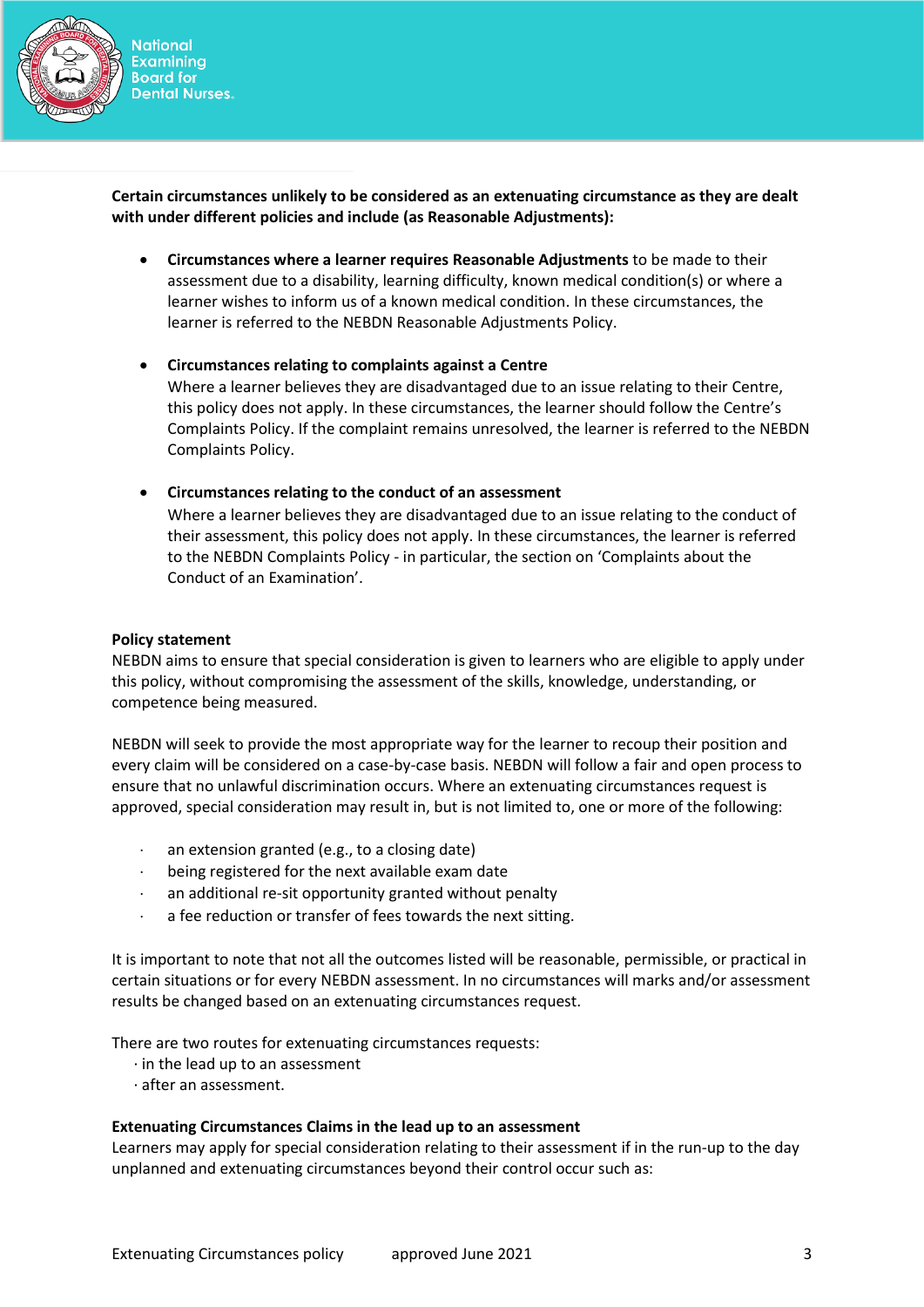

- being unable to fulfil all the exam entry criteria before the exam entry application closing date due to an exceptional or unexpected event
- having a temporary disability or health condition, such as a broken arm
- being seriously affected by other personal events, such as a bereavement or learning that they have a serious illness.

In such cases, a learner should submit an application for special consideration of extenuating circumstances prior to the date of the assessment. Such applications if approved may, for example, offer alternative solutions to learners.

# **Extenuating Circumstances Claims after an assessment**

NEBDN operates a fit-to-sit *rule.* If a learner feels unwell or if performance is likely to be affected because of medical or personal difficulties as stated above, the learner should not sit the assessment(s). If a learner takes an assessment knowing they are unwell, the learner will not normally be able to successfully claim valid extenuating circumstances. Learners will need to indicate that they are fit-to-sit written or online exams before they start .

Subject to the above fit- to- sit rule, learners may apply for special consideration due to extenuating circumstances relating to their assessment on the day of the assessment itself or within 5 working days of the assessment being held. These might include:

- learners being unable to attend for their exam on the day due to valid extenuating circumstances
- learners who present themselves for the assessment and consider themselves able to sit but during the assessment believe themselves to be unable to function to their normal level of competence.

In these cases, the learner must inform an NEBDN member of staff or at the Assessment Centre to the Invigilator and Presiding Examiner on the day of the assessment that they believe that they have extenuating circumstances and are seeking special consideration for the circumstances which they find themselves in.

Following the date of the assessment, learners have 5 working days from the date of the test to submit their request and supporting evidence. Requests beyond 5 working days will be considered under the Appeals Policy. Requests after this time can be considered, for example, in the case of learners where later medical evidence comes to light about a learner's condition, which demonstrates that the learner must have been affected at the time of the assessment even though the medical condition was only diagnosed subsequently.

# **Limitations of the policy**

NEBDN observes the principles of fairness and consistency in the application of this policy. Whilst NEBDN will endeavour to give special consideration to learners who are disadvantaged under this policy, NEBDN will not be able to make any consideration if it involves unreasonable costs to NEBDN, unreasonable timeframes or affects the security or integrity of the assessment.

Whilst NEBDN aims to ensure that special consideration is given to learners who are eligible to apply for extenuating circumstances under this policy, NEBDN cannot compromise the assessment of the skills, knowledge, understanding, or competence being measured.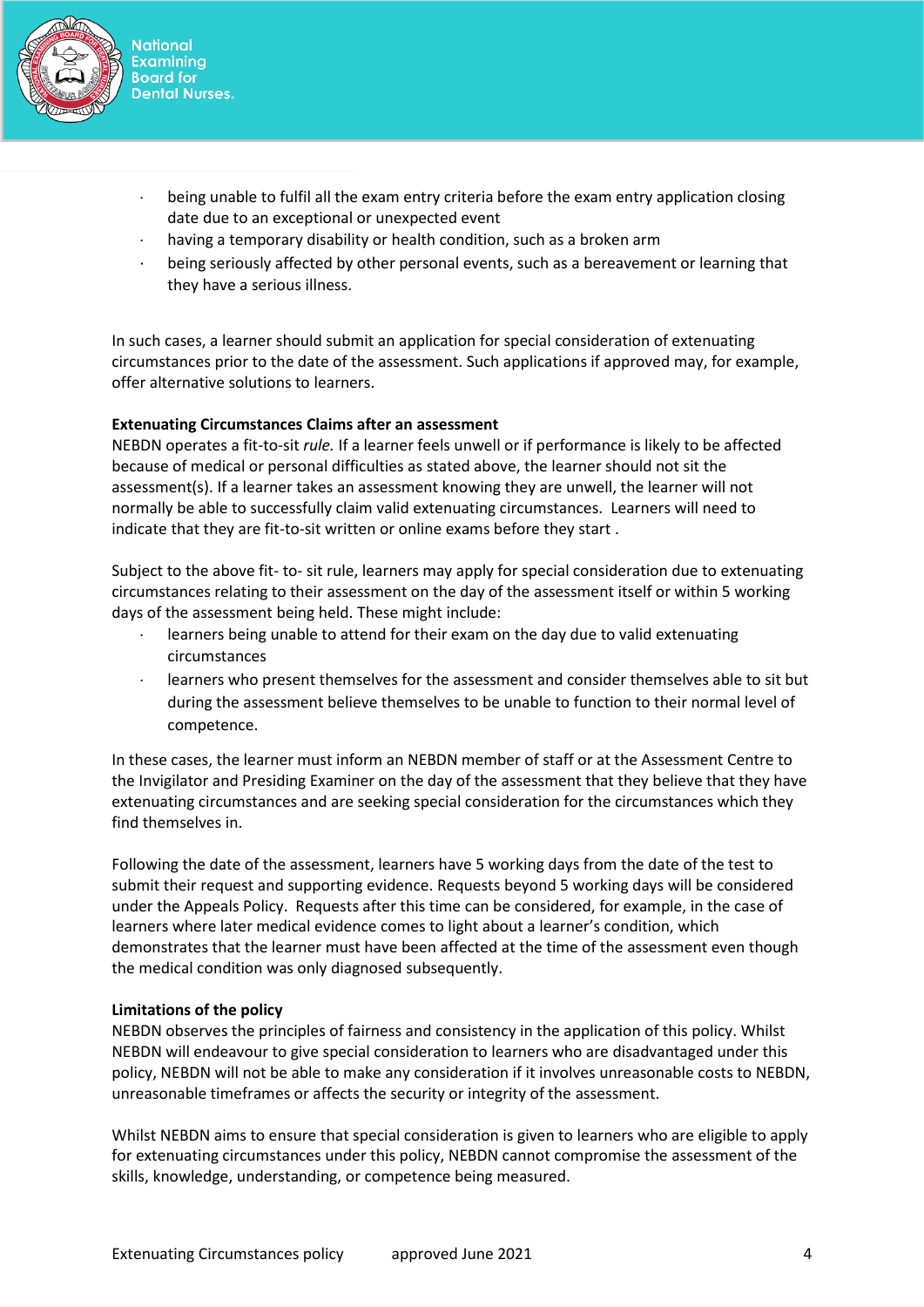

#### **Demonstration of Competence Standard**

Irrespective of the circumstances, the learner will be required to demonstrate that they have met the 'competence standard'. Neither marks nor results will be changed based on an extenuating circumstances request.

# **Explanation of 'Competence Standard'**

Where an assessment requires a competence, criterion or standard to be met fully, it may not be possible to apply special consideration.

A competence standard is defined as an academic, medical, or other standard applied for the purpose of determining whether a person has a particular level of competence or ability.

Special considerations for qualifications that carry a pre-requisite for registration or 'licence to practise' need to be carefully considered so as not to invalidate the registration.

NEBDN qualifications accredit competence against qualification specifications, assessment criteria, and national standards. Any special consideration **must not** affect the integrity of assessment. The assessment must reflect the normal learning or working practice of a learner working within the occupational area.

# **Exemptions**

An exemption is where an agreement is reached for a learner to miss a component or components of the assessment. NEBDN will only grant exemptions in line with its Recognition of Prior Learning Policy.

# **Responsibilities**

# The **Education and Standards Committee (ESC**) of NEBDN will:

- 1. Ensure that the NEBDN staff team apply the Extenuating Circumstances policy by gathering and analysing timely information on the requests made for special consideration of extenuating circumstances and the responses made to those requests; summary reporting to the appropriate Qualification Committee and monitored by ESC.
- 2. Regularly review the policy as part of NEBDN's self-evaluation arrangements considering centre and learner feedback, changes in practice, actions of the regulatory authorities or other relevant external agencies, or changes in legislation
- 3. Make recommendations for revisions to the policy and advise the Governance Committee and the Board of these necessary revisions.

The **Responsible Officer** is responsible, and held accountable by the Board, for the consistent, fair, and lawful implementation of this policy in the organisation.

# The **NEBDN Operations team** will:

1. Receive requests for special consideration of extenuating circumstances from learners and process them in a timely manner consistent with the procedure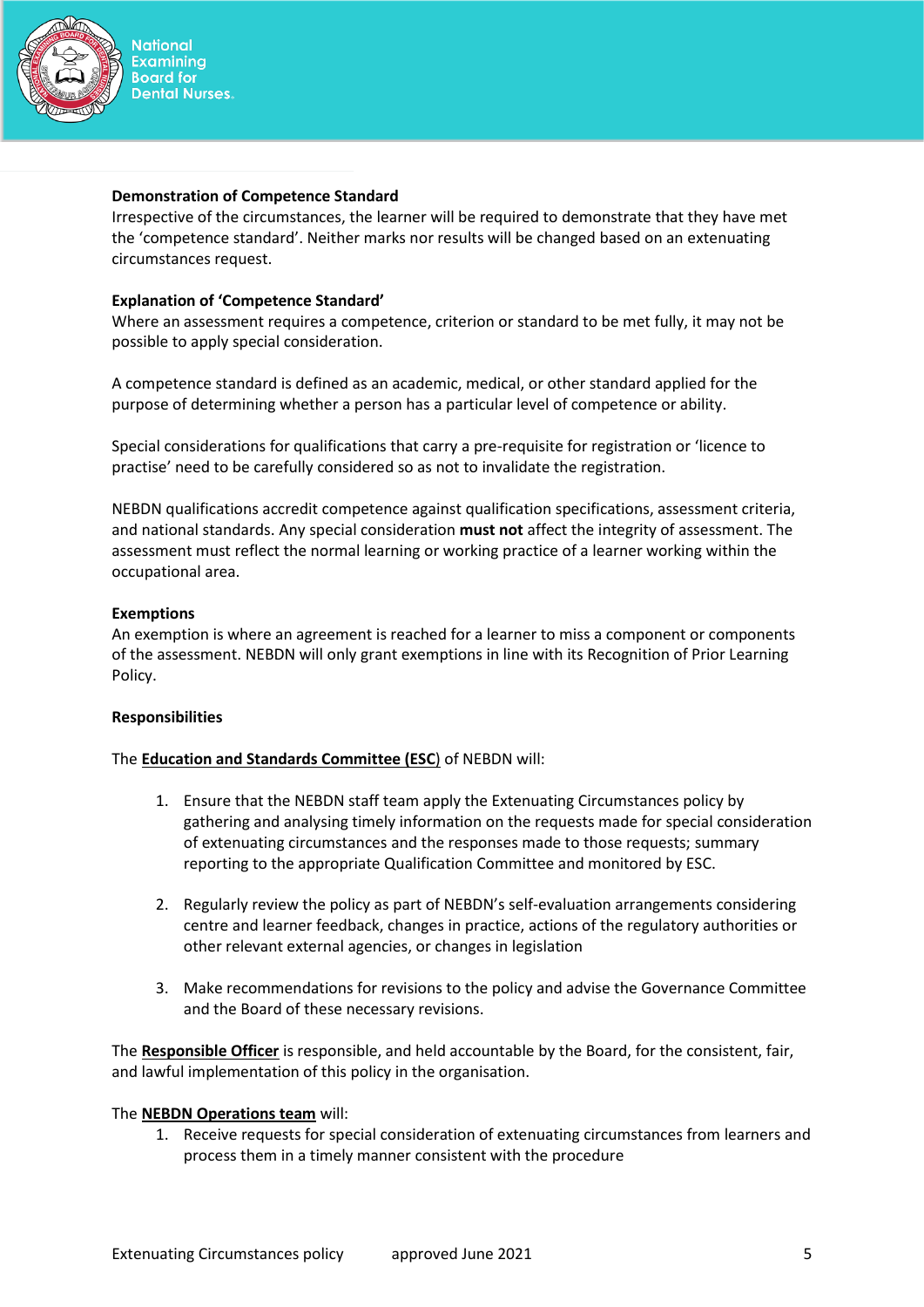

- 2. Ensure that all requests for special consideration of extenuating circumstances are considered fairly and consistently in line with this policy
- 3. request further information from learners in order to fully understand the circumstances related to an assessment
- 4. publicise that special consideration can be given to extenuating circumstances affecting a learner sitting an assessment
- 5. inform learners of the outcomes of their requests for special consideration of extenuating circumstances
- 6. alert their line manager to requests which need further detailed consideration or other issues in a timely manner.

# **Centres** will:

- 1. be aware of the content of this policy
- 2. advise their learners about NEBDN assessments and how requests for special consideration of extenuating circumstances can be made and their related timescales
- 3. have their own complaints policy for learners who feel the centre has not prepared them appropriately for an assessment.

# **Learners** will:

- 1. read this policy prior to submitting a request for special consideration of extenuating circumstances
- 2. complete the relevant Extenuating Circumstances Application Form and send it to NEBDN together with appropriate evidence within the required timescales.

# **References**

NEBDN Extenuating Circumstances Application Form NEBDN Appeals Policy NEBDN Complaints Policy NEBDN Reasonable Adjustments Policy NEBDN Learner Code of Conduct policy NEBDN Equality and Diversity policy NEBDN Student Fitness to Practice Policy Ofqual General Conditions of Recognition [\(http://ofqual.gov.uk/\)](http://ofqual.gov.uk/)

# **Questions**

If you have any questions about this policy, please email NEBDN at [info@nebdn.org](mailto:info@nebdn.org) and your enquiry will be directed to an appropriate employee or committee.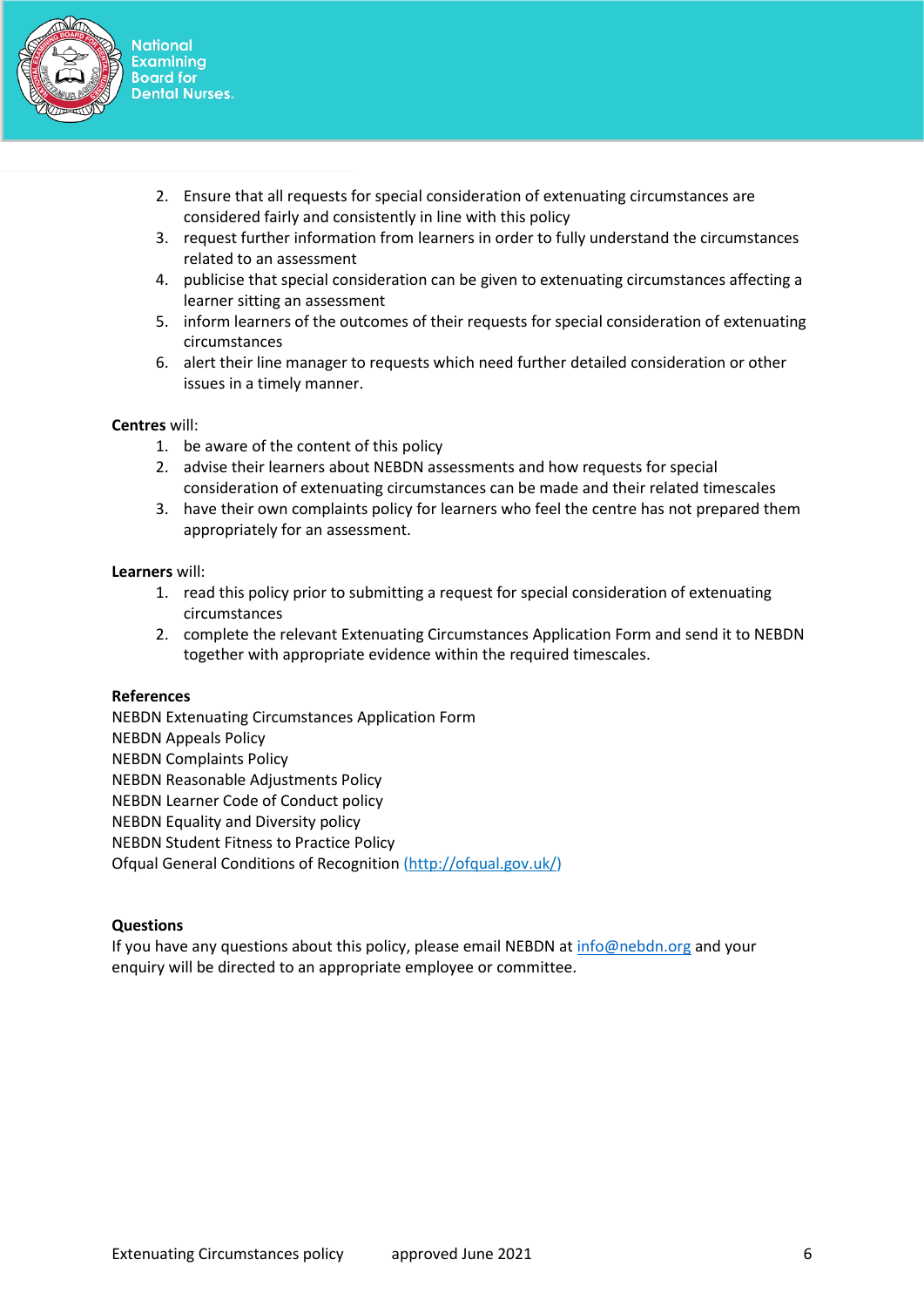

# **Appendix 1**

# **Procedure for requesting Special Consideration due to Extenuating Circumstances**

# **1. Submitting a request for special consideration due to Extenuating Circumstances**

If a learner wishes to request special consideration for extenuating circumstances, he/she should obtain an Extenuating Circumstances Form from the NEBDN website. The form should be completed and returned to NEBDN with appropriate evidence. It is essential that a learner completes the details of dates and the details of assessment(s) accurately on the Form and attaches appropriate evidence.

Claims will automatically be rejected (not accepted for consideration) where:

- the request is not submitted on the correct form
- $\cdot$  the request does not have any relevant supporting evidence
- the supporting evidence does not meet NEBDN criteria
- the request is not submitted within the timescales referred to in this policy

Claims which are accepted for consideration may be:

- Approved
- Not approved

Outcomes of requests for special consideration due to extenuating circumstances will always be confirmed by NEBDN in writing

NEBDN will store the request and supporting data according the Information Management Policy for as short a time as is necessary. See NEBDN's Privacy Notice for how we use medical data.

#### **2. Evidence**

All requests for special consideration due to extenuating circumstances must be accompanied by independent, reliable documentary evidence that confirms the nature, timing, and severity of the circumstances and why the learner was unable to comply with the assessment requirements.

#### **Examples of evidence likely to be acceptable include:**

- Medical report confirming a medical or psychological condition confirming the time when you were suffering from that condition from a GMC registered doctor/licensed practitioner
- Official document such as: a police report including a police reference number, court summons or other legal document.
- Letter from a lawyer or an official agency.
- Statement from NEBDN Presiding Examiner. \*

\*For this to be considered valid, the learner must have reported their circumstances to the Invigilator and Presiding Examiner on assessment day or as soon as practical afterwards. The Presiding Examiner must have been fully informed and both individuals must be willing to support the learner's claim for extenuating circumstances. Alternatively, for online written exams the learner should call in to NEBDN report immediately and follow up by email. NEBDN will inform the Principal Examiner (PE) straight away by email. For online OSCEs the Facilitator should call NEBDN straight away and NEBDN will make the PE aware.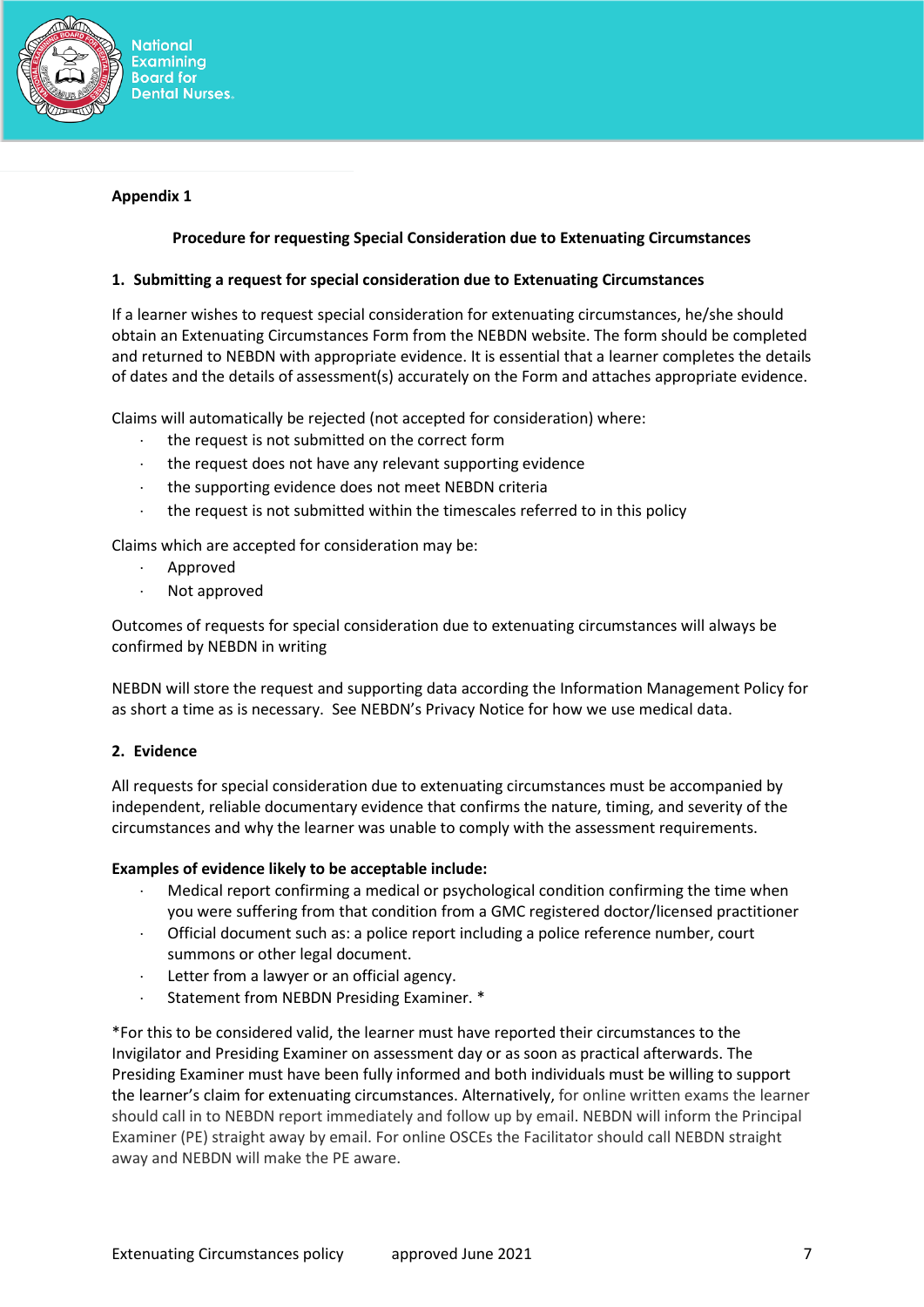

Medical certification will not automatically be accepted in cases of minor illness. Examples include unspecified short-term anxiety, mild depression or assessment stress, cough, cold, upper respiratory tract infection, sore throat, minor viral infection. The burden of proof to support a request for special consideration always lies with the learner.

# **Independent evidence used to corroborate extenuating circumstances must meet the following standards. It should be:**

- Written by appropriately qualified professionals who are independent to the learner
- Written on headed paper, signed, and dated. Evidence presented by email may be acceptable if the email has been sent by the author from the official domain name of the author's organisation.
- Confirming specifically that the circumstances were witnessed on the relevant date as opposed to being reported retrospectively.
- $\cdot$  In English.
- Unaltered by the learner.

NEBDN will only consider upholding a learner's request for extenuating circumstances when all the above conditions are fully satisfied. If there is evidence that a learner has fraudulently presented documentation to NEBDN the matter will be dealt with under the NEBDN Learner Code of Conduct.

# **Timescale**

An extenuating circumstances request should be submitted at the earliest opportunity. In all cases requests should be submitted either before an assessment or no later than five (5) working days after the assessment. NEBDN will not accept retrospective requests for special consideration of extenuating circumstances after assessment results have been received by the learner.

# **Extenuating Circumstances Claims in the lead up to an assessment**

Where an extenuating circumstances request relates to a closing date or deadline, it should be submitted to NEBDN before, or on, the closing/deadline date.

# **Extenuating Circumstances Claims after an assessment**

Extenuating Circumstances requests received after an assessment must be submitted to NEBDN within 5 working days of the assessment having taken place.

Extenuating Circumstances requests are reported to the relevant Committee and are considered as part of the results ratification process so any extenuating circumstances **requests** which are received outside of the timescale will not be considered. Learners can expect a response to their extenuating circumstances request with, or following, the issue of assessment results.

# **3. Consideration of Extenuating Circumstance Claims**

Each Extenuating Circumstance will be considered individually by an Extenuating Circumstances Panel of three individuals constituted by the CEO. All learners will be treated fairly and equitably and in a confidential manner. The Panel decision will take into consideration the nature, timing and severity of the problem and the impact it has had on assessment. The Extenuating Circumstances Panel decision will be passed to the relevant Committee to be noted when ratifying results.